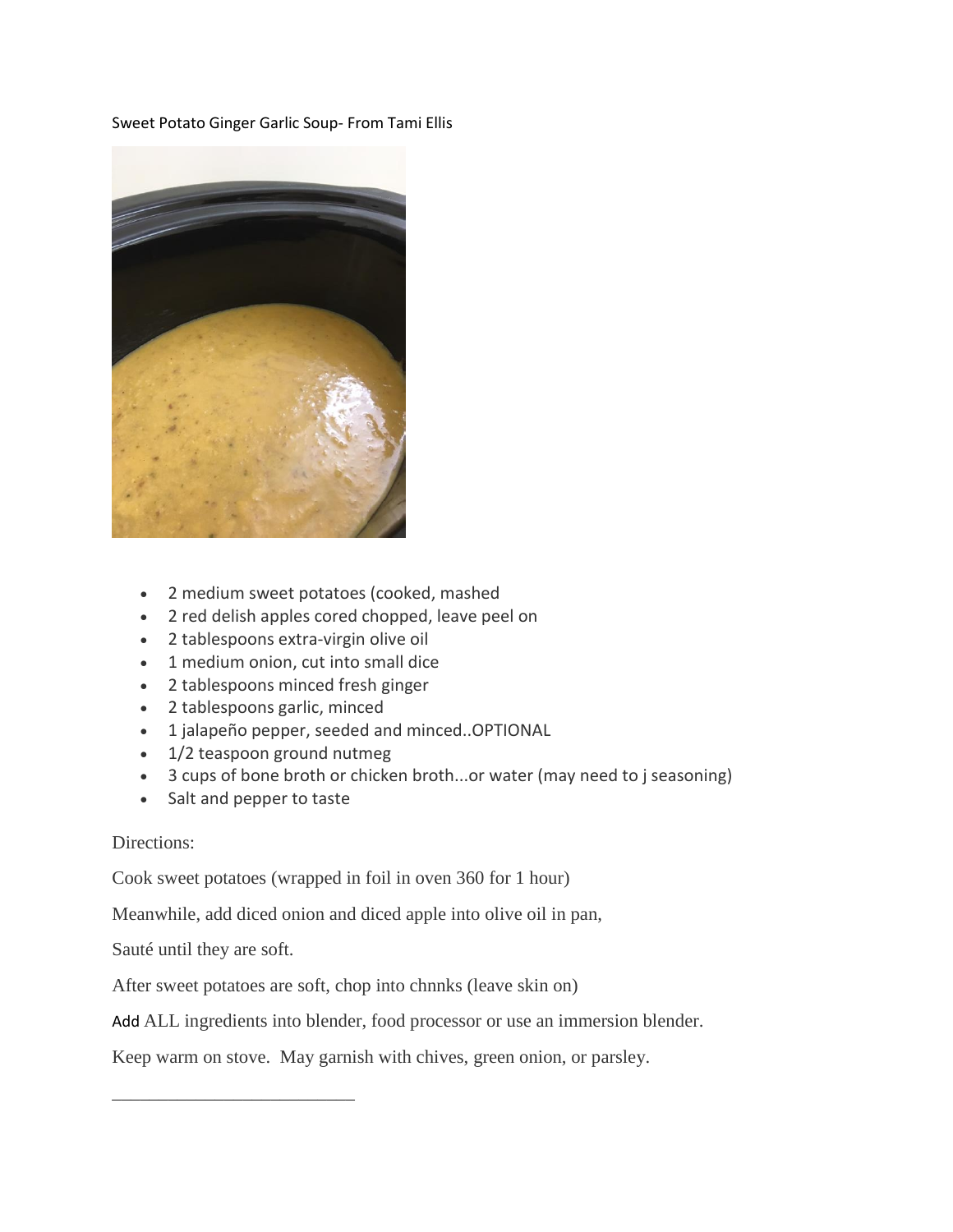Notes:

If don't have sweet potato, may use cooked winter squash or cooked carrots.

(Dried garlic or ginger powder don't have the same flavorful bite). Paste or jarred would work.

Skins may be removed from apple and potato...but after blended well, not detectable and adds fiber.

Ok if slightly lumpy with pieces of apple and onion, after blended.

Can adjust and give it a nice bite if add more garlic, ginger and pepper.

Great use for left over sweet potatoes too...esp if mashed..

Add a handful of walnuts to blender to give it a boost of flavor, nutrients, texture and good fat.

Could always add turmeric if like the anti-inflammatory properties in the ginger.

Serves 6

| <b>Nutrition Facts</b>                                                                                                                                              |                |
|---------------------------------------------------------------------------------------------------------------------------------------------------------------------|----------------|
| servings per container<br><b>Serving size</b>                                                                                                                       | (279g)         |
| Amount per serving<br>Calories                                                                                                                                      | 200            |
|                                                                                                                                                                     | % Daily Value* |
| Total Fat 12g                                                                                                                                                       | 15%            |
| Saturated Fat 1.5q                                                                                                                                                  | 8%             |
| Trans Fat 0g                                                                                                                                                        |                |
| Cholesterol 0mg                                                                                                                                                     | 0%             |
| Sodium 460mg                                                                                                                                                        | 20%            |
| <b>Total Carbohydrate 24g</b>                                                                                                                                       | 9%             |
| Dietary Fiber 3g                                                                                                                                                    | 11%            |
| Total Sugars 11g                                                                                                                                                    |                |
| Includes 0g Added Sugars                                                                                                                                            | 0%             |
| Protein 3g                                                                                                                                                          |                |
| Vitamin D 0mcg                                                                                                                                                      | 0%             |
| Calcium 26mg                                                                                                                                                        | 2%             |
| Iron 1mg                                                                                                                                                            | 6%             |
| Potassium 181mg                                                                                                                                                     | 4%             |
| *The % Daily Value tells you how much a nutrient in a<br>serving of food contributes to a daily diet. 2,000 calories a<br>day is used for general nutrition advice. |                |

Multi Column: Sweet Potato Ginger Garlic Soup

Multi-Column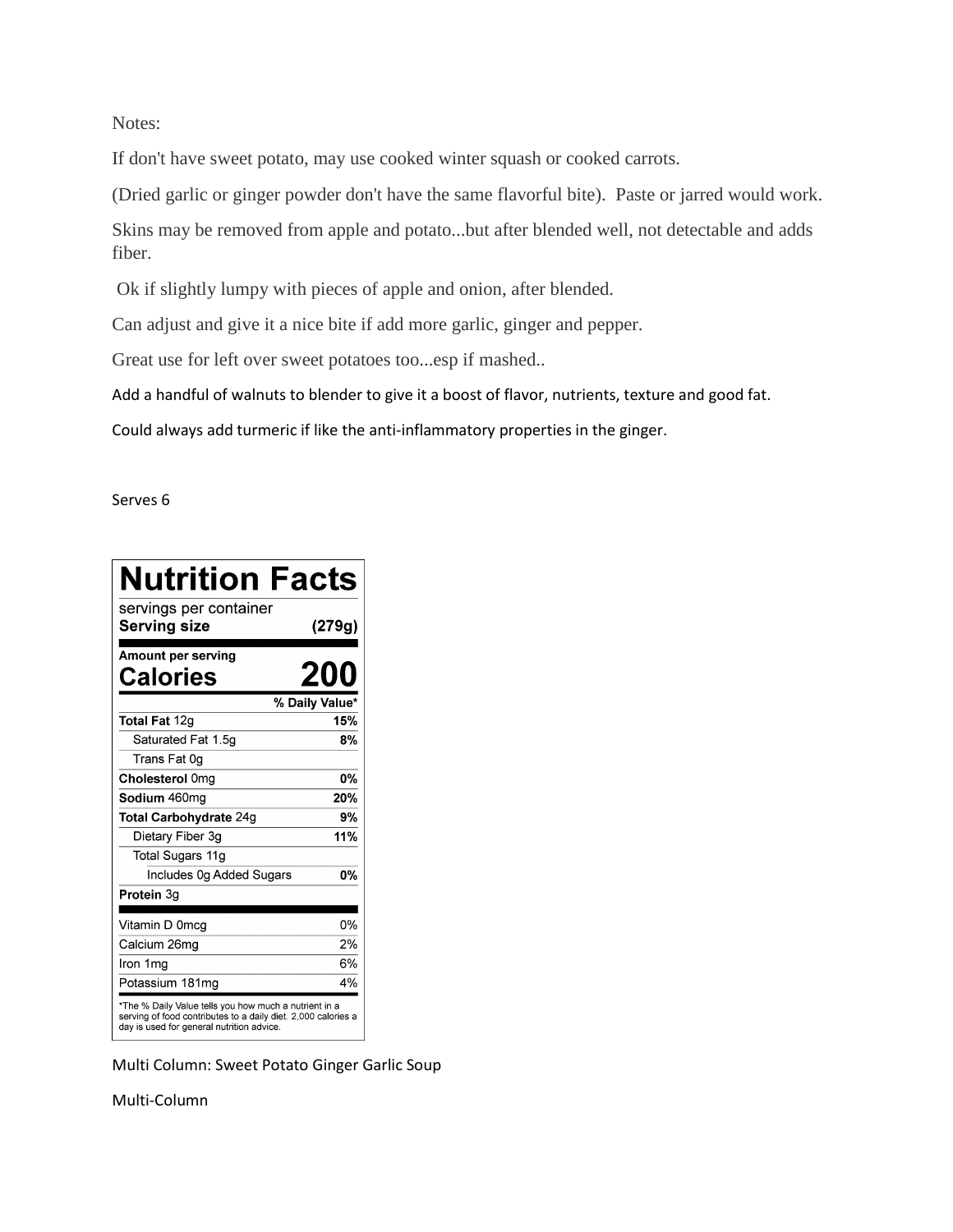| Nutrients Per Serving             |       |        |  |  |
|-----------------------------------|-------|--------|--|--|
| <b>Basic Components</b>           |       |        |  |  |
| Gram Weight (g)                   |       | 281.59 |  |  |
| Calories (kcal) 206.57            |       |        |  |  |
| Calories from Fat (kcal) 102.08   |       |        |  |  |
| Calories from SatFat (kcal) 12.04 |       |        |  |  |
| Protein (g) 3.46                  |       |        |  |  |
| Carbohydrates (g) 24.72           |       |        |  |  |
| Total Dietary Fiber (g) 4.33      |       |        |  |  |
| Total Soluble Fiber (g) 0.22      |       |        |  |  |
| Dietary Fiber (2016) (g) 2.96     |       |        |  |  |
| Soluble Fiber (2016) (g) 0.22     |       |        |  |  |
| Total Sugars (g) 11.14            |       |        |  |  |
| Added Sugar (g)0                  |       |        |  |  |
| Monosaccharides (g) 6.92          |       |        |  |  |
| Disaccharides (g)                 |       | 1.81   |  |  |
| Other Carbs (g) 9.25              |       |        |  |  |
| Fat (g) 11.56                     |       |        |  |  |
| Saturated Fat (g)                 |       | 1.34   |  |  |
| Mono Fat $(g)$ 4.22               |       |        |  |  |
| Poly Fat $(g)$ 5.29               |       |        |  |  |
| Trans Fatty Acid (g)              |       | 0.00   |  |  |
| Cholesterol (mg)                  |       | 0      |  |  |
| Water (g)                         | 90.32 |        |  |  |
| Vitamins                          |       |        |  |  |
| Vitamin A - IU (IU)               |       | 121.04 |  |  |
| Vitamin A - RAE (mcg) 7.31        |       |        |  |  |
| Carotenoid RE (mcg)               |       | 12.10  |  |  |
| Retinol RE (mcg)                  |       | 0      |  |  |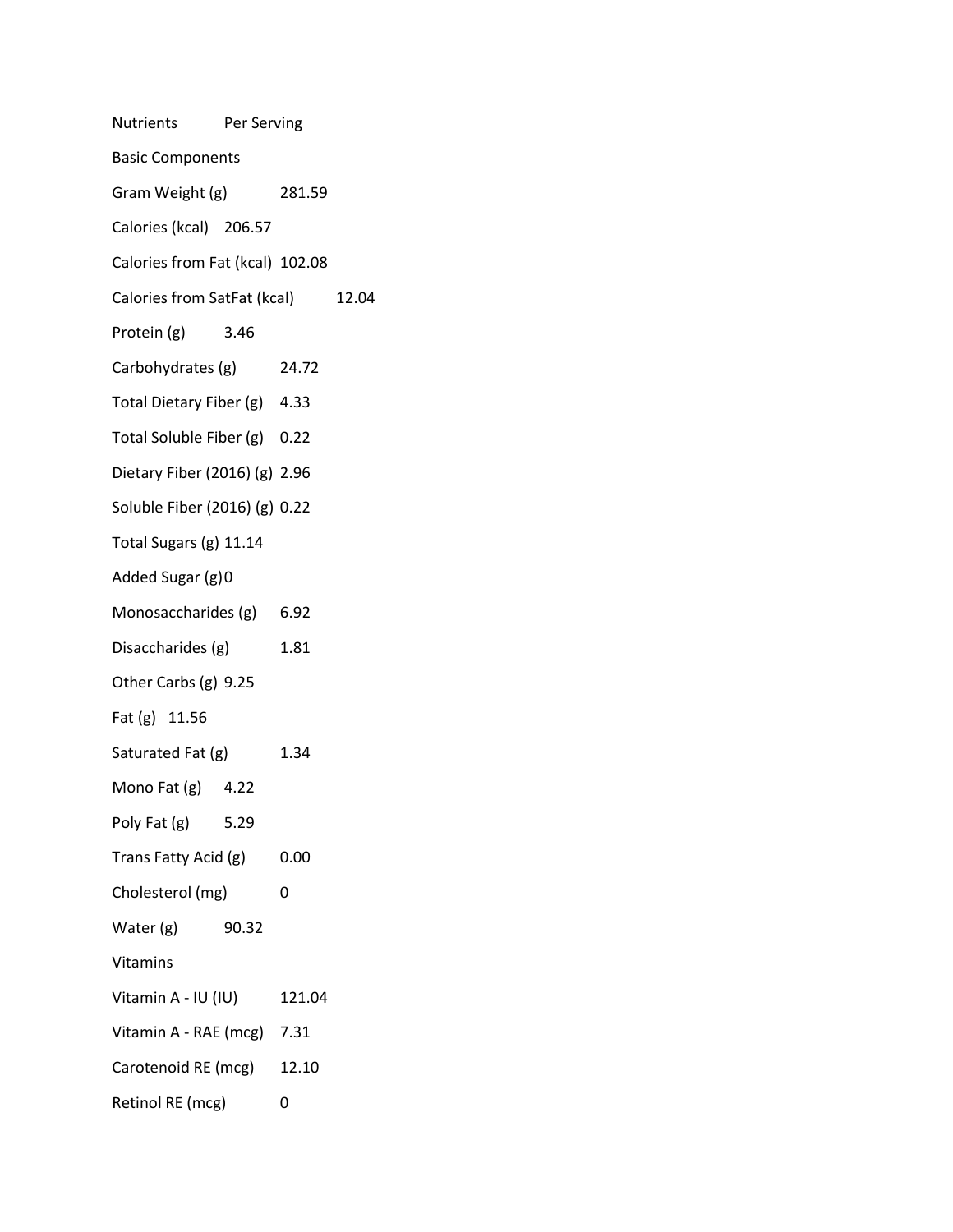| Beta-Carotene (mcg) 79.81           |      |       |      |  |
|-------------------------------------|------|-------|------|--|
| Vitamin B1 - Thiamin (mg)           |      | 0.07  |      |  |
| Vitamin B2 - Riboflavin (mg)        |      | 0.05  |      |  |
| Vitamin B3 - Niacin (mg)            |      | 0.27  |      |  |
| Vitamin B3 - Niacin Equiv (mg) 0.66 |      |       |      |  |
| Vitamin B6 (mg) 0.16                |      |       |      |  |
| Vitamin B12 (mcg)                   |      | 0     |      |  |
| Biotin (mcg) 2.73                   |      |       |      |  |
| Vitamin C (mg) 9.11                 |      |       |      |  |
| Vitamin D - IU (IU)                 |      | 0     |      |  |
| Vitamin D - mcg (mcg) 0             |      |       |      |  |
| Vitamin E - Alpha-Toco (mg)         |      |       | 0.29 |  |
| Folate (mcg) 18.97                  |      |       |      |  |
| Folate, DFE (mcg DFE) 18.97         |      |       |      |  |
| Vitamin K (mcg) 14.08               |      |       |      |  |
| Pantothenic Acid (mg) 0.15          |      |       |      |  |
| <b>Minerals</b>                     |      |       |      |  |
| Calcium (mg) 27.65                  |      |       |      |  |
| Chromium (mcg)                      |      |       |      |  |
| Copper (mg) 0.21                    |      |       |      |  |
| Fluoride (mg) 0.00                  |      |       |      |  |
| lodine (mcg) 1.38                   |      |       |      |  |
| Iron (mg)                           | 0.78 |       |      |  |
| Magnesium (mg)                      |      | 25.19 |      |  |
| Manganese (mg)                      |      | 0.52  |      |  |
| Molybdenum (mcg)                    |      | 4.15  |      |  |
| Phosphorus (mg)                     |      | 57.65 |      |  |
| Potassium (mg) 193.63               |      |       |      |  |
| Selenium (mcg) 1.06                 |      |       |      |  |